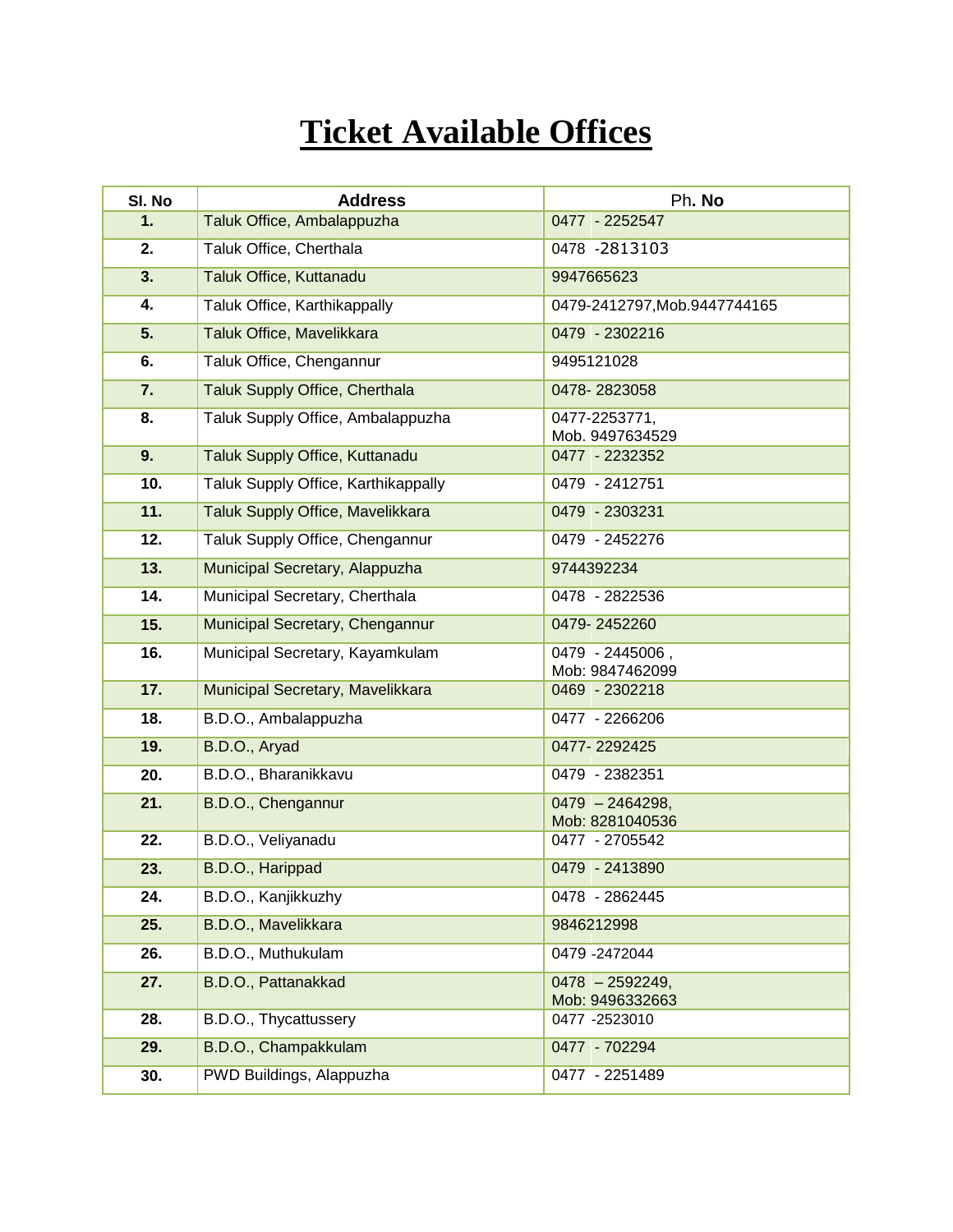| 31. | Exe. Engineer, Irrigation, Alappuzha            | 0477 - 2272212                     |
|-----|-------------------------------------------------|------------------------------------|
| 32. | PWD Roads, Alappuzha                            | 0477 - 2251789                     |
| 33. | Water Authority, Alappuzha                      | 0477 - 2242372                     |
| 34. | Dy. Director Dairy Development, Alappuzha       | 0477-2252358                       |
| 35. | Asst. Excise Commissioner, Alappuzha            | 0477 - 2252049,                    |
|     |                                                 | Mob: 9496155932                    |
| 36. | Project Engineer, Nirmithi Kendra, Alappuzha    | 0477 - 2252401,<br>Mob: 9447171241 |
| 37. | Dy. Director of Panchayat, Alappuzha            | 0477 - 2251599                     |
| 38. | District Registrar Office, Alappuzha            | 0477 - 2253257                     |
| 39. | Dy. Director Animal Husbandry, Alappuzha        | 0477 - 2252431,<br>Mob: 9633059906 |
| 40. | Dy. Director of Education, Alappuzha            | 0477-2252908,                      |
|     |                                                 | Mob: 9037130640                    |
| 41. | Dy. Director of Fisheries, Alappuzha            | 0477-2251103,                      |
|     |                                                 | Mob:9496466446                     |
| 42. | Director, SWTD, Alappuzha                       | 0477-2252015                       |
| 43. | Dy. Commissioner Commercial Taxes,<br>Alappuzha | 0477 - 2243596                     |
| 44. | District Labour Office, Alappuzha               | 0477 - 2253515                     |
| 45. | Secretary, DTPC, Alappuzha                      | 0477 - 2251756,                    |
|     |                                                 | Mob:9400649777                     |
| 46. | District Industrial Office, Alappuzha           | 0477 - 2251272,                    |
|     |                                                 | Mob: 9495042317                    |
| 47. | Puncha Special Office, Alappuzha                | 0477-2245426                       |
| 48. | Principal Agri. Office, Alappuzha               | 0477 - 2251403                     |
| 49. | Project Officer, DRDA, Alappuzha                | 0477-2251063                       |
| 50. | RTO, Alappuzha                                  | 0477 - 2253160                     |
| 51. | Joint RTO, Kayamkulam                           | 0479 - 2447160,                    |
|     |                                                 | 2447760                            |
| 52. | Joint RTO, Cherthala                            | 0478 - 2816248                     |
| 53. | Joint RTO, Chengannur                           | $0479 - 2450800,$                  |
|     |                                                 | Mob: 8547639030                    |
| 54. | Revenue Divisional Office, Chengannur           | 0477-245225                        |
| 55. | Director, National Savings, Alappuzha.          | 0477 - 2251693                     |
| 56. | Tourist Information Office, Alappuzha.          | 0477 - 2260722                     |
| 57. |                                                 | 9744248097                         |
|     | District Collectorate, Kottayam.                |                                    |
| 58. | Revenue Divisional Office, Kottayam.            | 0481-2562315                       |
| 59. | Asst. Excise Commissioner, Kottayam.            | 0481 - 2562211                     |